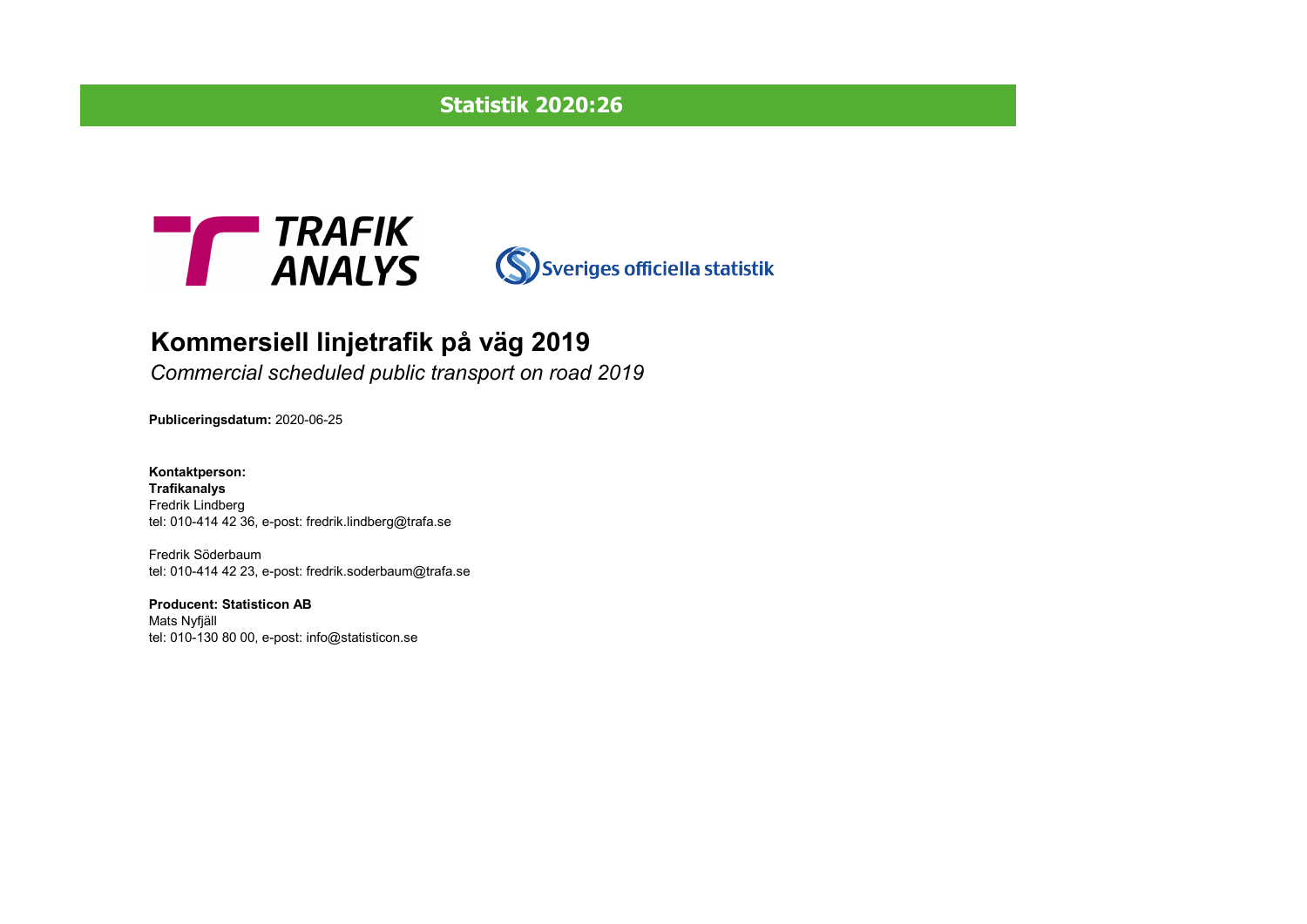### **Tabell 1. Utbud och resande i inrikes kommersiell linjetrafik på väg år 2019.**

*Table 1. Supply and travelling in domestic commercial scheduled public transport on road 2019.*

|                                               |                  | Fordons-    |             | Plats-         |
|-----------------------------------------------|------------------|-------------|-------------|----------------|
|                                               |                  | kilometer   | Person-     | kilometer      |
|                                               |                  | Vehicle     | kilometer   | Seat and       |
|                                               | Påstigningar     | kilometers  | Passenger   | standing place |
|                                               | <b>Boardings</b> | available   | kilometers  | kilometers     |
|                                               | (tusental)       | (tusental)  | (tusental)  | (tusental)     |
|                                               | (thousands)      | (thousands) | (thousands) | (thousands)    |
| Riket - Total                                 | 5812             | 38 299      | 681 612     | 1808800        |
| - Regional trafik, Regional traffic           | 3 5 3 4          | 11 555      | 159 737     | 527 831        |
| - Interregional trafik, Interregional traffic | 2 2 7 8          | 26 744      | 521 875     | 1 280 969      |

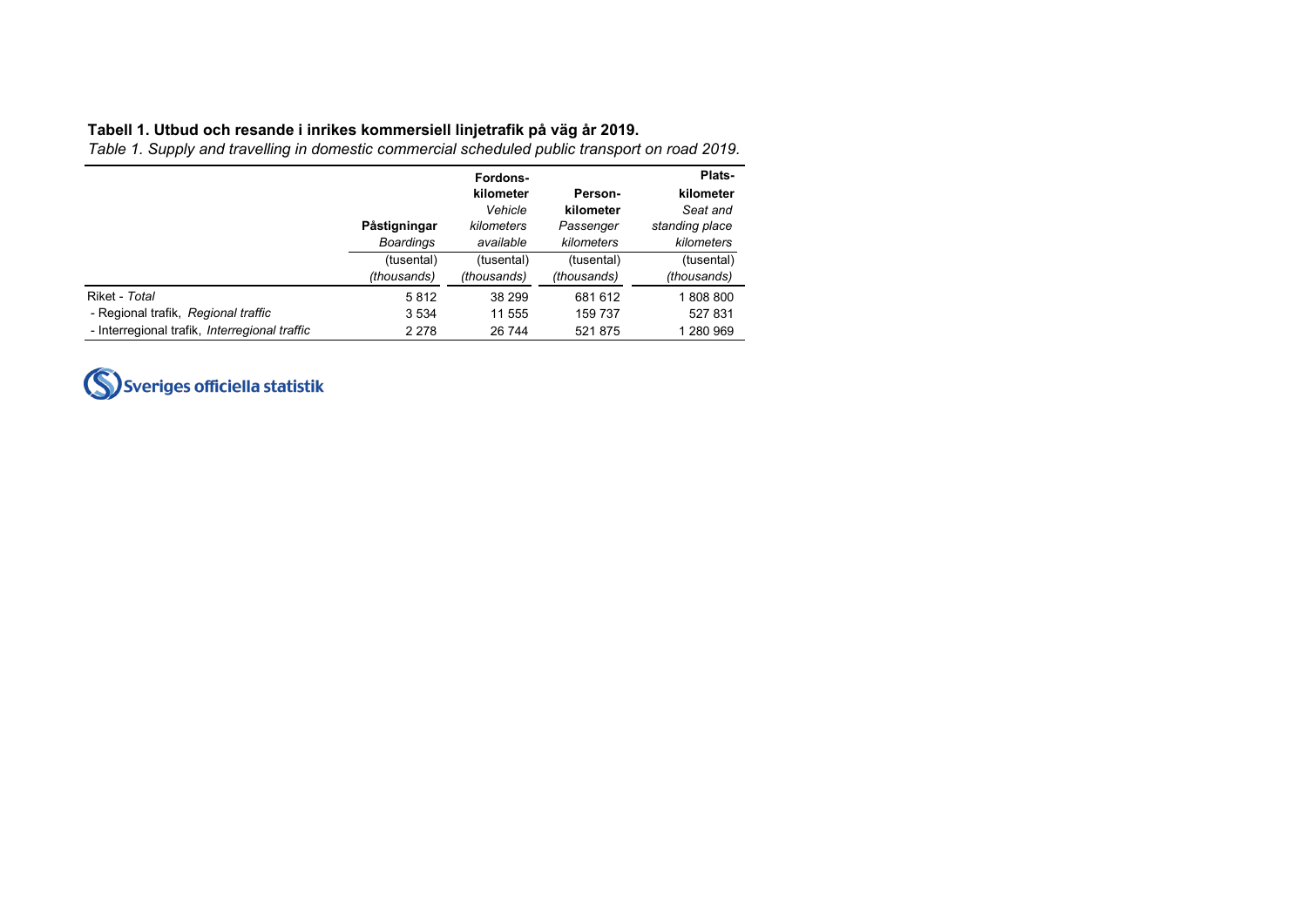#### **Tabell 2a. Planerat utbud av inrikes kommersiell linjetrafik på väg år 2019.**

*Table 2a. Planned supply of domestic commercial scheduled public transport on road in 2019.*

|                             | Fordons-<br>kilometer<br>Vehicle<br>Kilometers |
|-----------------------------|------------------------------------------------|
|                             | (tusental)<br>(thousands)                      |
| Riket - Total<br>- Regional | 50 467                                         |
| Regional                    | 13 916                                         |
| - Interregional             |                                                |
| Interregional               | 36 552                                         |